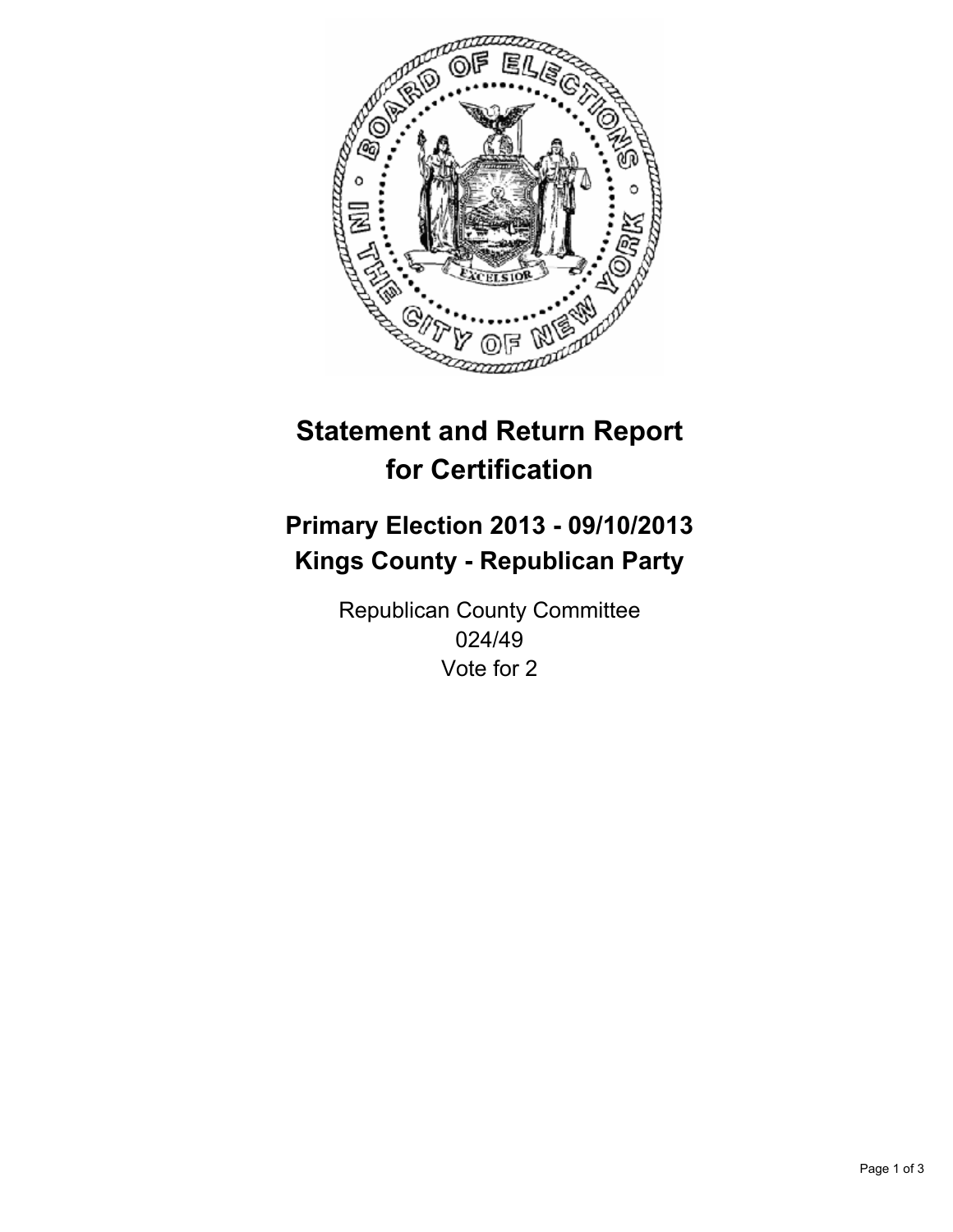

### **Assembly District 49**

| ABSENTEE/MILITARY        |    |
|--------------------------|----|
| <b>FEDERAL</b>           | 0  |
| SPECIAL PRESIDENTIAL     | 0  |
| <b>AFFIDAVIT</b>         | 0  |
| <b>ALDO IEMMA</b>        | 4  |
| <b>JIMMY WONG</b>        |    |
| <b>MARIE G. LEONELLI</b> | 8  |
| <b>JOANN RANDAZZO</b>    | 9  |
| <b>Total Votes</b>       | 22 |